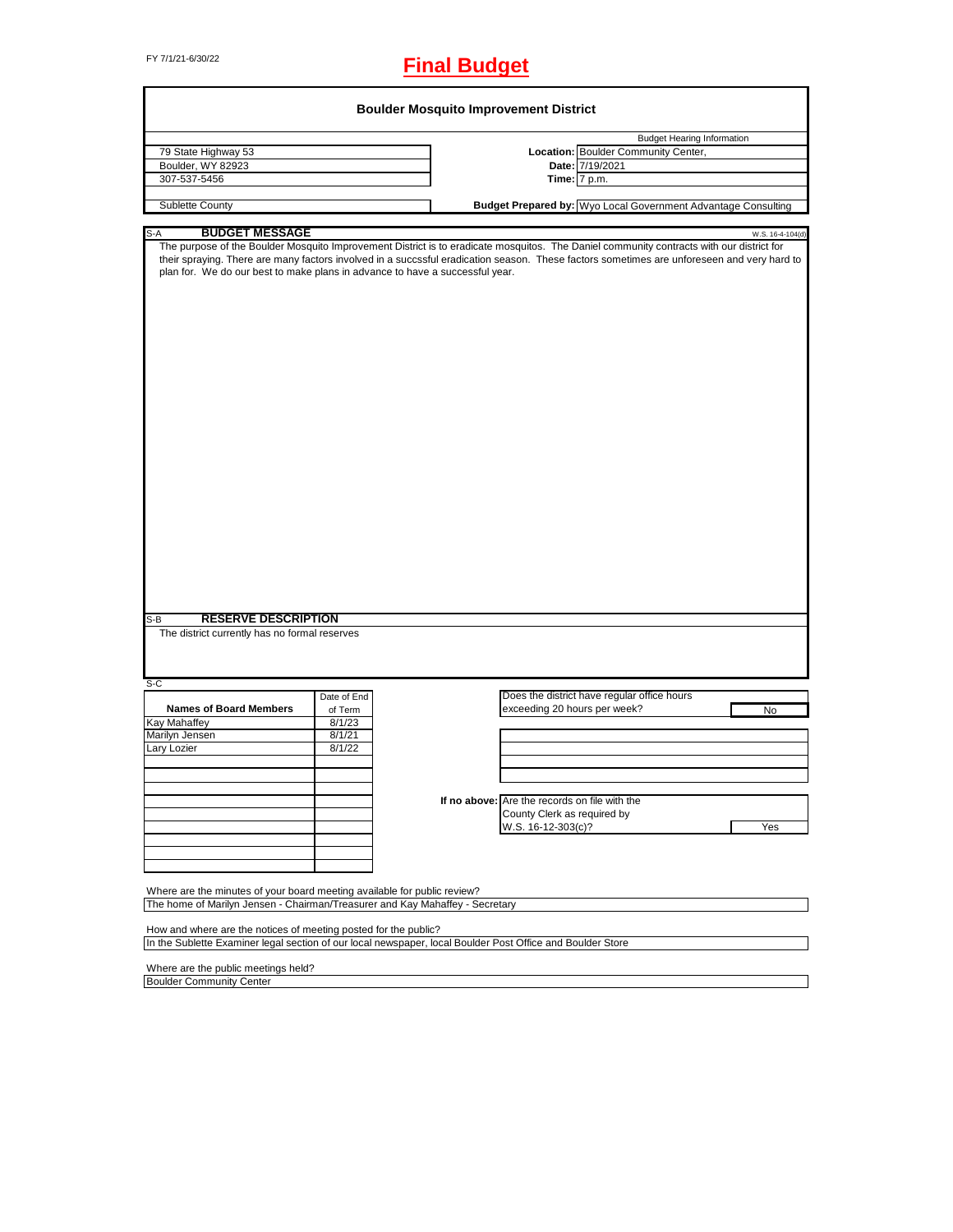### **FINAL BUDGET SUMMARY**

|       | <b>OVERVIEW</b>                                             | 2019-2020<br>Actual | 2020-2021<br>Estimated | 2021-2022<br>Proposed | <b>Final Approval</b> |
|-------|-------------------------------------------------------------|---------------------|------------------------|-----------------------|-----------------------|
|       |                                                             |                     |                        |                       |                       |
| $S-1$ | <b>Total Budgeted Expenditures</b>                          | \$32.697            | \$38,000               | \$29.900              | \$41,200              |
| $S-2$ | <b>Total Principal to Pay on Debt</b>                       | \$0                 | \$0                    | \$0                   | \$0                   |
| $S-3$ | <b>Total Change to Restricted Funds</b>                     | \$0                 | \$0                    | \$0                   | \$0                   |
| $S-4$ | <b>Total General Fund and Forecasted Revenues Available</b> | \$40,832            | \$50,435               | \$44,542              | \$45,500              |
| $S-5$ | Amount requested from County Commissioners                  | \$21,202            | \$28,903               | \$27,607              | \$25,000              |
| $S-6$ | <b>Additional Funding Needed:</b>                           |                     |                        | \$0                   | \$0                   |

|                  | <b>REVENUE SUMMARY</b>                                    |                   | 2020-2021         | 2021-2022         | <b>Final Approval</b>                        |
|------------------|-----------------------------------------------------------|-------------------|-------------------|-------------------|----------------------------------------------|
|                  |                                                           |                   | Estimated         | Proposed          |                                              |
|                  |                                                           |                   |                   |                   |                                              |
| $S-7$            | <b>Operating Revenues</b>                                 | \$0               | \$0               | \$0               | \$0                                          |
| $S-8$            | Tax levy (From the County Treasurer)                      | \$21,202          | \$28,903          | \$27,607          | \$25,000                                     |
| $S-9$            | <b>Government Support</b>                                 | \$0               | \$0               | \$0               | \$0                                          |
| $S-10$           | Grants                                                    | \$0               | \$0               | $\overline{30}$   | \$0                                          |
| $S-11$           | Other County Support (Not from Co. Treas.)                | \$0               | \$0               | \$0               | \$0                                          |
| $S-12$           | <b>Miscellaneous</b>                                      | \$3,700           | \$5,602           | \$4,500           | \$4,500                                      |
| $S-13$           | <b>Other Forecasted Revenue</b>                           | \$0               | \$0               | \$0               | \$0                                          |
|                  |                                                           |                   |                   |                   |                                              |
| $S-14$           | <b>Total Revenue</b>                                      | \$24.902          | \$34,505          | \$32.107          | \$29,500                                     |
|                  | FY 7/1/21-6/30/22                                         |                   |                   |                   | <b>Boulder Mosquito Improvement District</b> |
|                  | <b>EXPENDITURE SUMMARY</b>                                | 2019-2020         | 2020-2021         | 2021-2022         | <b>Final Approval</b>                        |
|                  |                                                           | Actual            | Estimated         | Proposed          |                                              |
|                  |                                                           |                   |                   |                   |                                              |
| $S-15$           | <b>Capital Outlay</b><br><b>Interest and Fees On Debt</b> | \$0<br>\$0        | \$0<br>\$0        | \$0<br>\$0        | \$0<br>\$0                                   |
| $S-16$           |                                                           |                   |                   |                   |                                              |
| $S-17$           | <b>Administration</b>                                     | \$200             | \$200             | \$200             | \$450                                        |
| $S-18$<br>$S-19$ | <b>Operations</b><br><b>Indirect Costs</b>                | \$31,797<br>\$700 | \$37,100<br>\$700 | \$29,000<br>\$700 | \$40,050<br>\$700                            |
| <b>S-20R</b>     | <b>Expenditures paid by Reserves</b>                      | \$0               | \$0               | \$0               | \$0                                          |
| $S-20$           | <b>Total Expenditures</b>                                 | \$32,697          | \$38,000          | \$29,900          | \$41,200                                     |
|                  |                                                           |                   |                   |                   |                                              |
|                  |                                                           | 2019-2020         | 2020-2021         | 2021-2022         |                                              |
|                  | <b>DEBT SUMMARY</b>                                       | Actual            | Estimated         | Proposed          | Final Approval                               |
|                  |                                                           |                   |                   |                   |                                              |
| $S-21$           | <b>Principal Paid on Debt</b>                             | \$0               | \$0               | \$0               | \$0                                          |
|                  |                                                           |                   |                   |                   |                                              |
|                  | <b>CASH AND INVESTMENTS</b>                               | 2019-2020         | 2020-2021         | 2021-2022         | <b>Final Approval</b>                        |
|                  |                                                           | Actual            | Estimated         | Proposed          |                                              |
| $S-22$           | <b>TOTAL GENERAL FUNDS</b>                                | \$15,930          | \$15,930          | \$12,435          | \$16,000                                     |
|                  |                                                           |                   |                   |                   |                                              |
|                  | <b>Summary of Reserve Funds</b>                           |                   |                   |                   |                                              |
| $S-23$           | <b>Beginning Balance in Reserve Accounts</b>              |                   |                   |                   |                                              |
| $S-24$           | a. Sinking and Debt Service Funds                         | \$0               | \$0               | \$0               | \$0                                          |
| $S-25$           | b. Reserves                                               | \$0               | \$0               | \$0               | $\overline{50}$                              |
| $S-26$           | c. Bond Funds                                             | \$0               | \$0               | \$0               | \$0                                          |
|                  | Total Reserves (a+b+c)                                    | \$0               | \$0               | \$0               | \$0                                          |
| $S-27$           | Amount to be added                                        |                   |                   |                   |                                              |
| $S-28$           | a. Sinking and Debt Service Funds                         | \$0               | \$0               | \$0               | \$0                                          |
| $S-29$           | b. Reserves                                               | $\overline{50}$   | \$0               | $\overline{30}$   | \$0                                          |
| $S-30$           | c. Bond Funds                                             | \$0               | \$0               | \$0               | \$0                                          |
|                  | Total to be added (a+b+c)                                 | \$0               | \$0               | \$0               | \$0                                          |

Total to be added (a+b+c)

S-31 **Subtotal** \$0 \$0 \$0 S-32 Less Total to be spent to the second second to the second to the second second second second second second S-33 **TOTAL RESERVES AT END OF FISCAL YEAR** \$0 \$0 \$0 \$0

*End of Summary*

*Budget Officer / District Official (if not same as "Submitted by")*

Date adopted by Special District

Boulder, WY 82923 **DISTRICT ADDRESS:** 79 State Highway 53 **PREPARED BY:** Wyo Local Government Advantagent Advantage Consulting Consulting Consulting Consulting Consulting Consulting Consulting Consulting Consulting Consulting Consulting Con

**DISTRICT PHONE:** 307-537-5456

1/23/19 *Form approved by Wyoming Department of Audit, Public Funds Division Prepared in compliance with the Uniform Municipal Fiscal Procedures Act (W.S. 16-4-101 through 124) as it applies.*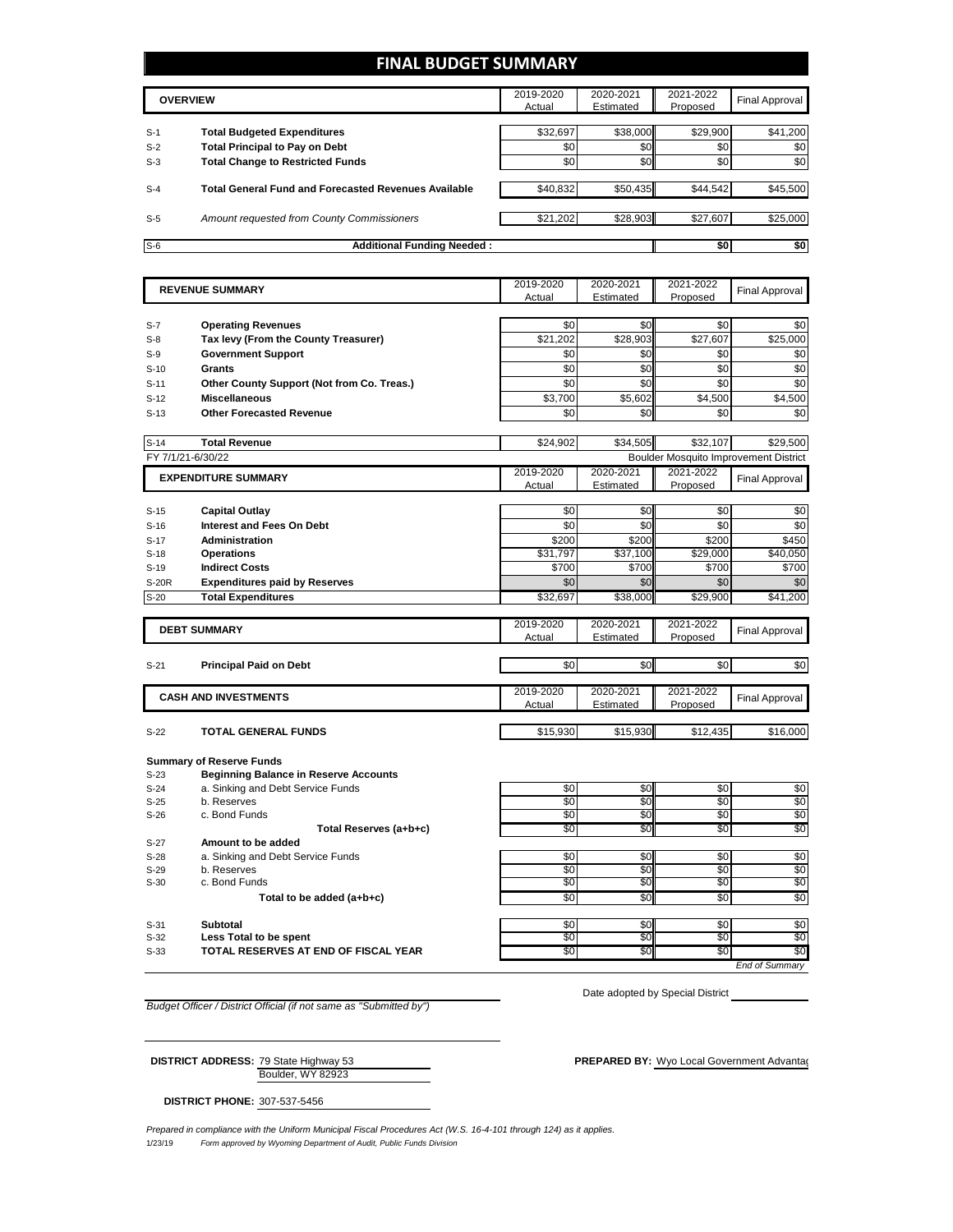# **Final Budget**

|                                              | <b>Boulder Mosquito Improvement District</b><br><b>NAME OF DISTRICT/BOARD</b>                                             |                                 |                     |                        | <b>FYE</b>            | 6/30/2022             |
|----------------------------------------------|---------------------------------------------------------------------------------------------------------------------------|---------------------------------|---------------------|------------------------|-----------------------|-----------------------|
|                                              | <b>PROPERTY TAXES AND ASSESSMENTS</b>                                                                                     |                                 |                     |                        |                       |                       |
| $R-1$                                        | <b>Property Taxes and Assessments Received</b>                                                                            | <b>DOA Chart</b><br>of Accounts | 2019-2020<br>Actual | 2020-2021<br>Estimated | 2021-2022<br>Proposed | <b>Final Approval</b> |
| $R-1.1$<br>$R-1.2$                           | Tax Levy (From the County Treasurer)<br>Other County Support (see note on the right)                                      | 4001<br>4005                    | \$21,202            | \$28,903               | \$27,607              | \$25,000              |
|                                              | <b>FORECASTED REVENUE</b>                                                                                                 |                                 |                     |                        |                       |                       |
|                                              |                                                                                                                           | <b>DOA Chart</b><br>of Accounts | 2019-2020<br>Actual | 2020-2021<br>Estimated | 2021-2022<br>Proposed | <b>Final Approval</b> |
| $R-2$<br>$R - 2.1$<br>R-2.2<br>$R - 2.3$     | <b>Revenues from Other Governments</b><br>State Aid<br>Additional County Aid (non-treasurer)<br>City (or Town) Aid        | 4211<br>4237<br>4237            |                     |                        |                       |                       |
| $R - 2.4$<br>$R - 2.5$<br>$R-3$              | Other (Specify)<br><b>Total Government Support</b><br><b>Operating Revenues</b>                                           | 4237                            | \$0                 | \$0                    | \$0                   | \$0                   |
| $R - 3.1$<br>R-3.2<br>$R - 3.3$              | <b>Customer Charges</b><br>Sales of Goods or Services<br><b>Other Assessments</b>                                         | 4300<br>4300<br>4503            |                     |                        |                       |                       |
| $R - 3.4$<br>$R-4$<br>$R - 4.1$<br>$R - 4.2$ | <b>Total Operating Revenues</b><br>Grants<br><b>Direct Federal Grants</b><br><b>Federal Grants thru State Agencies</b>    | 4201<br>4201<br>4211            | \$0                 | \$0                    | \$0                   | \$0                   |
| $R - 4.3$<br>$R - 4.4$<br>$R-5$<br>$R - 5.1$ | <b>Grants from State Agencies</b><br><b>Total Grants</b><br><b>Miscellaneous Revenue</b><br>Interest                      | 4501                            | \$0                 | \$0                    | \$0                   | \$0                   |
| $R-5.2$<br>$R - 5.3$<br>$R - 5.4$            | Other: Specify<br>Other: Additional<br><b>Total Miscellaneous</b>                                                         | 4500                            | \$3,700<br>\$3,700  | \$5,602<br>\$5,602     | \$4.500               | \$4,500               |
| $R - 5.5$                                    | <b>Total Forecasted Revenue</b>                                                                                           |                                 | \$3,700             | \$5,602                | \$4,500<br>\$4,500    | \$4,500<br>\$4,500    |
| $R-6$<br>$R - 6.1$<br>R-6.2<br>$R-6.3$       | <b>Other Forecasted Revenue</b><br>a. Other past due as estimated by Co. Treas.<br>b. Other forecasted revenue (specify): | 4004<br>4500                    |                     |                        |                       |                       |

R-6.4 **4500** R-6.5

R-6.6 **Total Other Forecasted Revenue (a+b)** \$0 \$0 \$0 \$0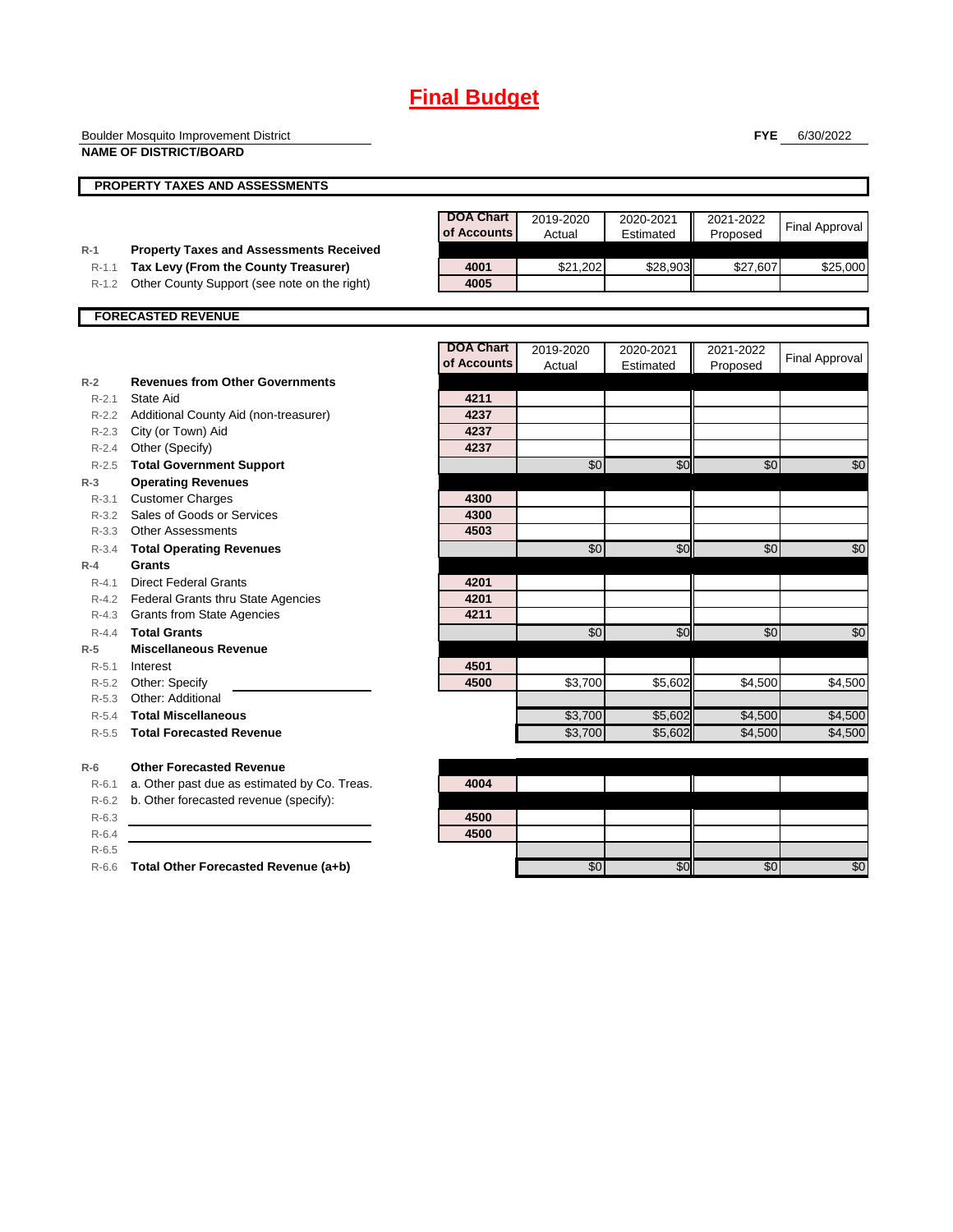### **CAPITAL OUTLAY BUDGET**

|           |                             | ui Auuu |
|-----------|-----------------------------|---------|
| E-1       | <b>Capital Outlay</b>       |         |
| $E - 1.1$ | <b>Real Property</b>        | 6201    |
| $E - 1.2$ | Vehicles                    | 6210    |
| $E-1.3$   | <b>Office Equipment</b>     | 6211    |
| $E - 1.4$ | Other (Specify)             |         |
| $E - 1.5$ |                             | 6200    |
| $E - 1.6$ |                             | 6200    |
| $E - 1.7$ |                             |         |
| $E-1.8$   | <b>TOTAL CAPITAL OUTLAY</b> |         |

| <b>DOA Chart</b><br>of Accounts | 2019-2020<br>Actual | 2020-2021<br>Estimated | 2021-2022<br>Proposed | Final Approval |
|---------------------------------|---------------------|------------------------|-----------------------|----------------|
|                                 |                     |                        |                       |                |
| 6201                            |                     |                        |                       |                |
| 6210                            |                     |                        |                       |                |
| 6211                            |                     |                        |                       |                |
|                                 |                     |                        |                       |                |
| 6200                            |                     |                        |                       |                |
| 6200                            |                     |                        |                       |                |
|                                 |                     |                        |                       |                |
|                                 | \$0                 | \$C                    | \$0                   | \$0            |

#### **ADMINISTRATION BUDGET**

|           |                                      | <b>DOA Chart</b> | 2019-2020 | 2020-2021 | 2021-2022 | <b>Final Approval</b> |
|-----------|--------------------------------------|------------------|-----------|-----------|-----------|-----------------------|
|           |                                      | of Accounts      | Actual    | Estimated | Proposed  |                       |
| $E-2$     | <b>Personnel Services</b>            |                  |           |           |           |                       |
| $E - 2.1$ | Administrator                        | 7002             |           |           |           |                       |
| $E - 2.2$ | Secretary                            | 7003             |           |           |           |                       |
| $E - 2.3$ | Clerical                             | 7004             |           |           |           |                       |
| $E - 2.4$ | Other (Specify)                      |                  |           |           |           |                       |
| $E - 2.5$ |                                      | 7005             |           |           |           |                       |
| $E - 2.6$ |                                      | 7005             |           |           |           |                       |
| $E - 2.7$ |                                      |                  |           |           |           |                       |
| $E-3$     | <b>Board Expenses</b>                |                  |           |           |           |                       |
| $E - 3.1$ | Travel                               | 7011             |           |           |           |                       |
| $E - 3.2$ | Mileage                              | 7012             |           |           |           |                       |
| $E - 3.3$ | Other (Specify)                      |                  |           |           |           |                       |
| $E - 3.4$ |                                      | 7013             |           |           |           |                       |
| $E - 3.5$ |                                      | 7013             |           |           |           |                       |
| $E - 3.6$ |                                      |                  |           |           |           |                       |
| $E-4$     | <b>Contractual Services</b>          |                  |           |           |           |                       |
| $E - 4.1$ | Legal                                | 7021             |           |           |           |                       |
| $E - 4.2$ | Accounting/Auditing                  | 7022             |           |           |           | \$250                 |
| $E - 4.3$ | Other (Specify)                      |                  |           |           |           |                       |
| $E - 4.4$ |                                      | 7023             |           |           |           |                       |
| $E-4.5$   |                                      | 7023             |           |           |           |                       |
| $E - 4.6$ |                                      |                  |           |           |           |                       |
| $E-5$     | <b>Other Administrative Expenses</b> |                  |           |           |           |                       |
| $E - 5.1$ | Office Supplies                      | 7031             |           |           |           |                       |
| $E - 5.2$ | Office equipment, rent & repair      | 7032             |           |           |           |                       |
| $E - 5.3$ | Education                            | 7033             |           |           |           |                       |
| $E - 5.4$ | Registrations                        | 7034             |           |           |           |                       |
| $E-5.5$   | Other (Specify)                      |                  |           |           |           |                       |
| $E - 5.6$ | Legal Ads                            | 7035             | \$110     | \$110     | \$110     | \$110                 |
| $E - 5.7$ | Software                             | 7035             | \$90      | \$90      | \$90      | \$90                  |
| $E - 5.8$ |                                      |                  |           |           |           |                       |
| $E-6$     | <b>TOTAL ADMINISTRATION</b>          |                  | \$200     | \$200     | \$200     | \$450                 |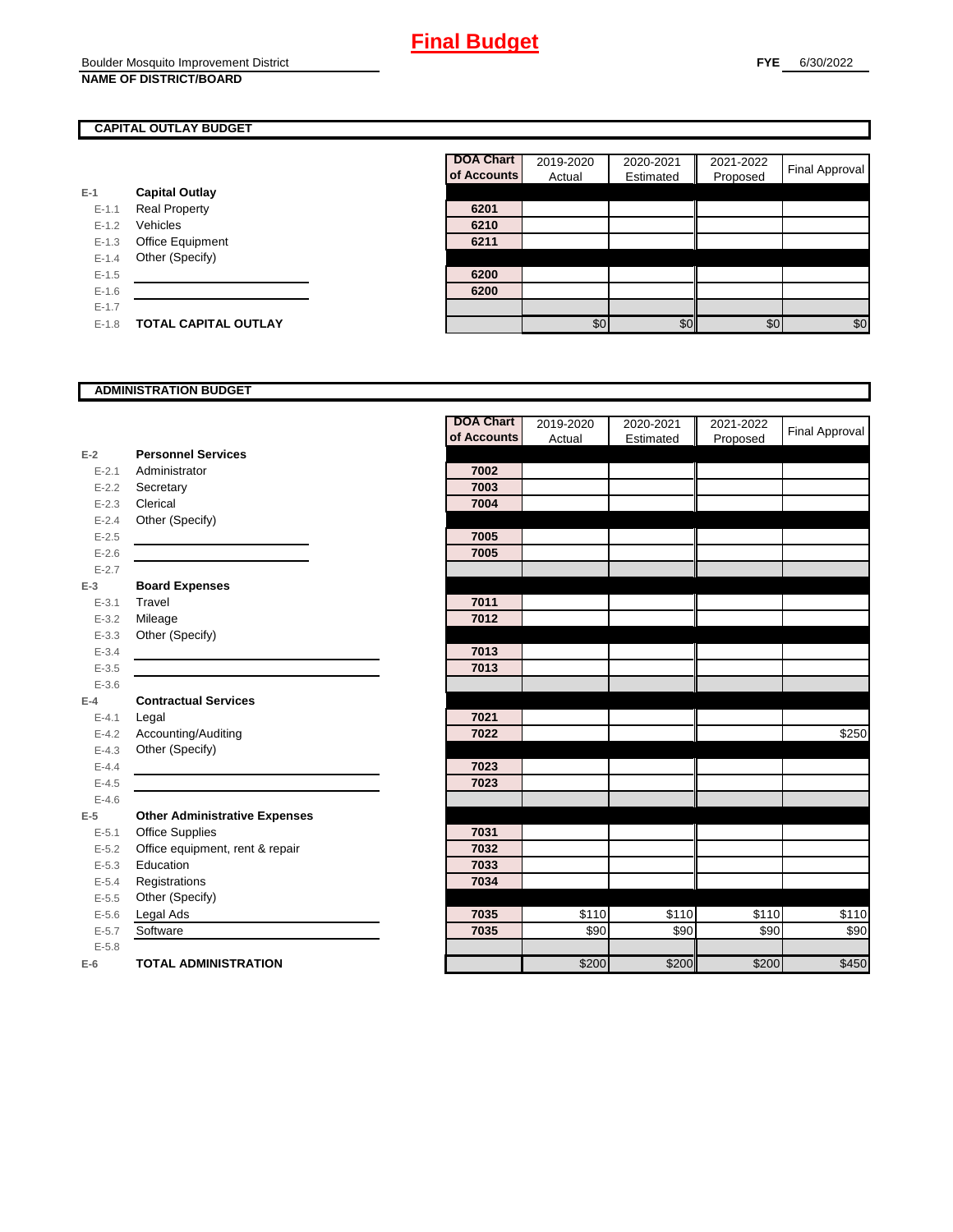## **OPERATIONS BUDGET**

**E-7**

**E-8 Travel**

**E-9**

**E-10**

**E-11 Contractual Arrangements (List)** 

**E-12 Other operations (Specify)** 

|            |                                        | <b>DOA Chart</b> | 2019-2020 | 2020-2021 | 2021-2022 | Final Approval |
|------------|----------------------------------------|------------------|-----------|-----------|-----------|----------------|
|            |                                        | of Accounts      | Actual    | Estimated | Proposed  |                |
| $E-7$      | <b>Personnel Services</b>              |                  |           |           |           |                |
| $E - 7.1$  | Wages--Operations                      | 7202             |           |           |           |                |
| $E - 7.2$  | <b>Service Contracts</b>               | 7203             |           |           |           |                |
| $E - 7.3$  | Other (Specify)                        |                  |           |           |           |                |
| $E - 7.4$  |                                        | 7204             |           |           |           |                |
| $E - 7.5$  |                                        | 7204             |           |           |           |                |
| $E - 7.6$  |                                        |                  |           |           |           |                |
| E-8        | <b>Travel</b>                          |                  |           |           |           |                |
| $E - 8.1$  | Mileage                                | 7211             |           |           |           |                |
| $E - 8.2$  | Other (Specify)                        |                  |           |           |           |                |
| $E - 8.3$  |                                        | 7212             |           |           |           |                |
| $E - 8.4$  |                                        | 7212             |           |           |           |                |
| $E - 8.5$  |                                        |                  |           |           |           |                |
| $E-9$      | <b>Operating supplies (List)</b>       |                  |           |           |           |                |
| $E - 9.1$  | Malathion                              | 7220             | \$24,291  | \$25,100  | \$17,000  | \$25,000       |
| $E - 9.2$  | Misc as needed                         | 7220             |           |           |           | \$2,050        |
| $E-9.3$    |                                        | 7220             |           |           |           |                |
| $E - 9.4$  |                                        | 7220             |           |           |           |                |
| $E - 9.5$  |                                        |                  |           |           |           |                |
| E-10       | <b>Program Services (List)</b>         |                  |           |           |           |                |
| $E-10.1$   |                                        | 7230             |           |           |           |                |
| $E-10.2$   |                                        | 7230             |           |           |           |                |
| $E-10.3$   |                                        | 7230             |           |           |           |                |
| $E-10.4$   |                                        | 7230             |           |           |           |                |
| $E-10.5$   |                                        |                  |           |           |           |                |
| $E-11$     | <b>Contractual Arrangements (List)</b> |                  |           |           |           |                |
| $E-11.1$   | Wyoming Helicopters                    | 7400             | \$7,506   | \$12,000  | \$12,000  | \$13,000       |
| $E - 11.2$ |                                        | 7400             |           |           |           |                |
| $E-11.3$   |                                        | 7400             |           |           |           |                |
| $E-11.4$   |                                        | 7400             |           |           |           |                |
| $E-11.5$   |                                        |                  |           |           |           |                |
| $E-12$     | <b>Other operations (Specify)</b>      |                  |           |           |           |                |
| $E-12.1$   |                                        | 7450             |           |           |           |                |
| $E-12.2$   |                                        | 7450             |           |           |           |                |
| $E-12.3$   |                                        | 7450             |           |           |           |                |
| $E-12.4$   |                                        | 7450             |           |           |           |                |
| $E-12.5$   |                                        |                  |           |           |           |                |
| $E-13$     | <b>TOTAL OPERATIONS</b>                |                  | \$31,797  | \$37,100  | \$29,000  | \$40,050       |
|            |                                        |                  |           |           |           |                |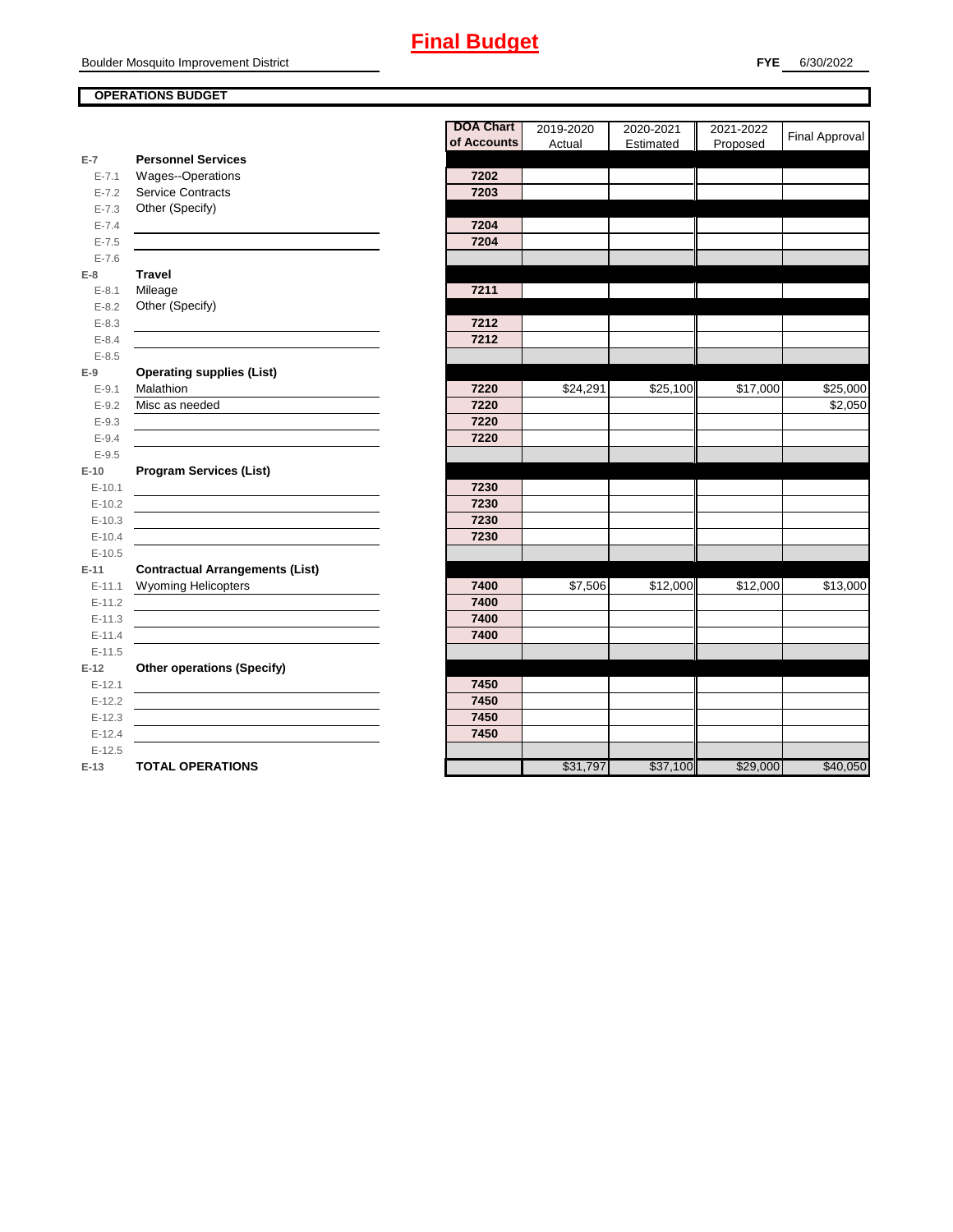# **Final Budget**

#### **INDIRECT COSTS BUDGET**

|          |                              | <b>DOA Chart</b> | 2019-2020 | 2020-2021 | 2021-2022 | Final Approval |
|----------|------------------------------|------------------|-----------|-----------|-----------|----------------|
|          |                              | of Accounts      | Actual    | Estimated | Proposed  |                |
| $E-14$   | Insurance                    |                  |           |           |           |                |
| $E-14.1$ | Liability                    | 7502             | \$500     | \$500     | \$500     | \$500          |
| $E-14.2$ | Buildings and vehicles       | 7503             |           |           |           |                |
| $E-14.3$ | Equipment                    | 7504             |           |           |           |                |
| $E-14.4$ | Other (Specify)              |                  |           |           |           |                |
| $E-14.5$ | <b>Treasurer Bond</b>        | 7505             | \$200     | \$200     | \$200     | \$200          |
| $E-14.6$ |                              | 7505             |           |           |           |                |
| $E-14.7$ |                              |                  |           |           |           |                |
| $E-15$   | Indirect payroll costs:      |                  |           |           |           |                |
| $E-15.1$ | FICA (Social Security) taxes | 7511             |           |           |           |                |
| $E-15.2$ | <b>Workers Compensation</b>  | 7512             |           |           |           |                |
| $E-15.3$ | <b>Unemployment Taxes</b>    | 7513             |           |           |           |                |
| $E-15.4$ | Retirement                   | 7514             |           |           |           |                |
| $E-15.5$ | <b>Health Insurance</b>      | 7515             |           |           |           |                |
| $E-15.6$ | Other (Specify)              |                  |           |           |           |                |
| $E-15.7$ |                              | 7516             |           |           |           |                |
| $E-15.8$ |                              | 7516             |           |           |           |                |
| $E-15.9$ |                              |                  |           |           |           |                |
|          |                              |                  |           |           |           |                |
| $E-17$   | <b>TOTAL INDIRECT COSTS</b>  |                  | \$700     | \$700     | \$700     | \$700          |

## **DEBT SERVICE BUDGET**

| D-1 | <b>Debt Service</b> |  |
|-----|---------------------|--|
|     |                     |  |

D-1.1 Principal

D-1.2 **Interest** 

D-1.3 **Fees** 

**D-2 TOTAL DEBT SERVICE** 

| <b>DOA Chart</b> | 2019-2020 | 2020-2021 | 2021-2022 |                       |
|------------------|-----------|-----------|-----------|-----------------------|
| of Accounts      | Actual    | Estimated | Proposed  | <b>Final Approval</b> |
|                  |           |           |           |                       |
| 6401             |           |           |           |                       |
| 6410             |           |           |           |                       |
| 6420             |           |           |           |                       |
|                  |           |           | 80        |                       |